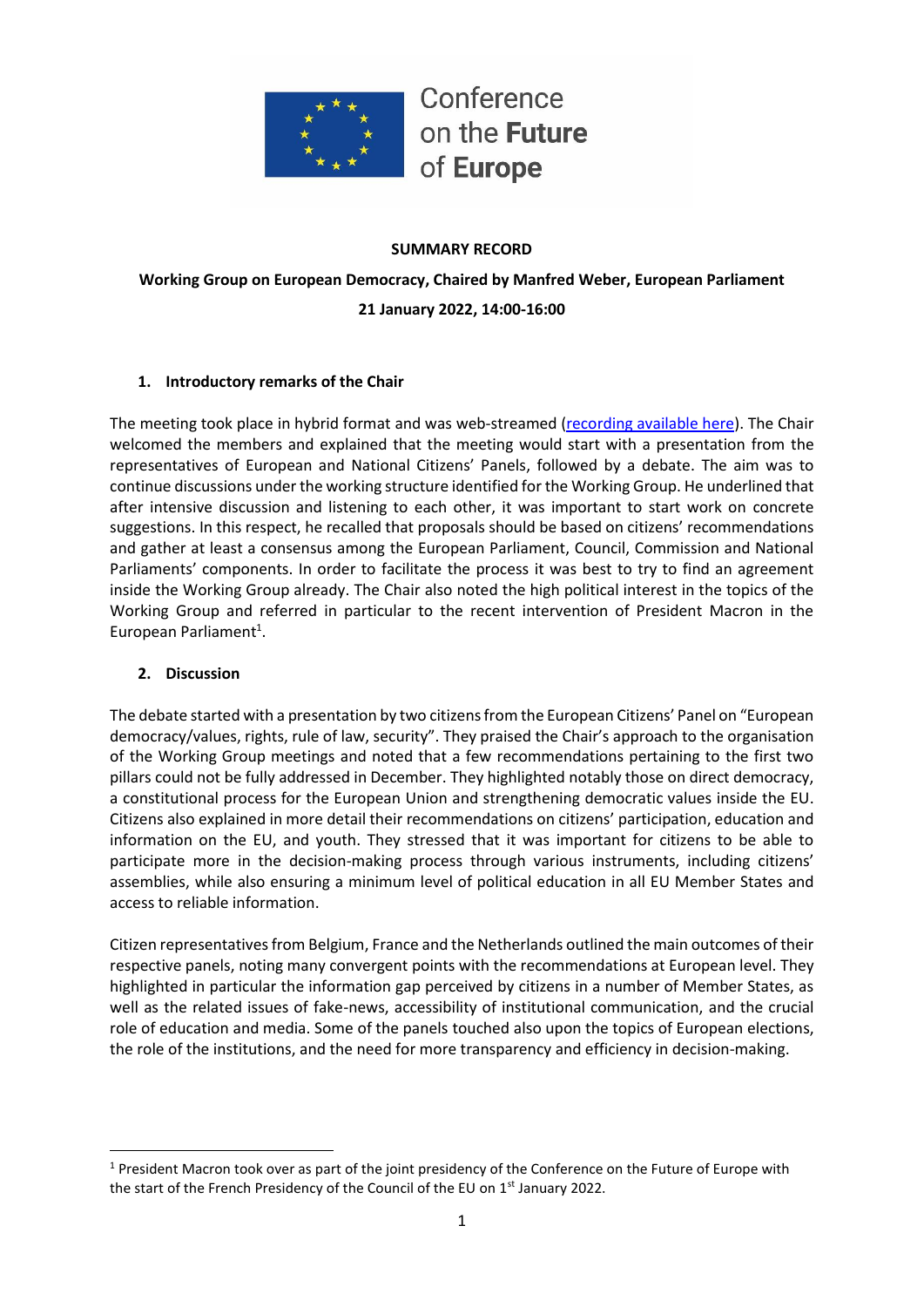

## 2.1.Follow-up discussion on democracy and elections, decision-making

In the ensuing debate, several speakers put forward arguments for or against moving towards voting for European Union level parties with candidates from multiple Member States (transnational lists), linking the appointment of the President of the European Commission to the outcome of the European elections, or even considering the possibility to elect directly the Commission President. Some speakers mentioned the possibility of moving from unanimity towards qualified majority voting in the Council, introducing the right of legislative initiative for the European Parliament, or starting a Constitutional process for the European Union. Some members expressed their readiness to open up the treaties, while others cautioned against the difficulties of doing it at this juncture, highlighting a number of important citizens' recommendations for improving European democracy which could be implemented under the current framework. Some speakers enquired how specific input from the Multilingual Digital Platform could be integrated into further work of the Working Group. The importance of workplace democracy as a key feature of social market economy was raised by one member.

### 2.2.Citizens' participation and youth

A lot of convergence was expressed on the need to provide better information and further include citizens in EU policy making. Some members expressed their support for the idea of holding citizens' assemblies on a regular basis to enrich the debate at EU level. The idea of creating better consultation spaces online was also recalled in the debate. Some members noted that a number of participatory tools and consultation mechanisms already existed. It was pointed out that such tools should in any case be seen as complementary to representative democracy, as well as the contribution of organised civil society and social partners, which all had their respective role to play. Citizens stressed that it was important for them to feel listened to and for all their recommendations to be discussed and considered seriously, without cherry-picking.

Better education on European citizenship and information on the EU were seen as closely linked to efforts to encourage citizen participation. There was a recognition that the democratic processes at EU level were complex, which is why it was important to pay particular attention to clear and simple communication. The problem of disinformation and the role of media in providing information on the EU were raised. Some members pointed to the role national parliaments could play in scrutinising their governments and stimulating debate at national level on EU issues.

As regards the minimum voting age, members made comments going in different directions. The ideas of positive discrimination of young people in democratic processes and assessing the impact of legislation on young people were put forward.

The Co-Chair of the Conference Executive Board, Commission Vice-President Šuica highlighted what the institutions have done already with regard to the issues addressed in citizens' recommendations and recalled the commitment by the three Presidents of EU institutions to listen and explore what could be done to further address the concerns expressed.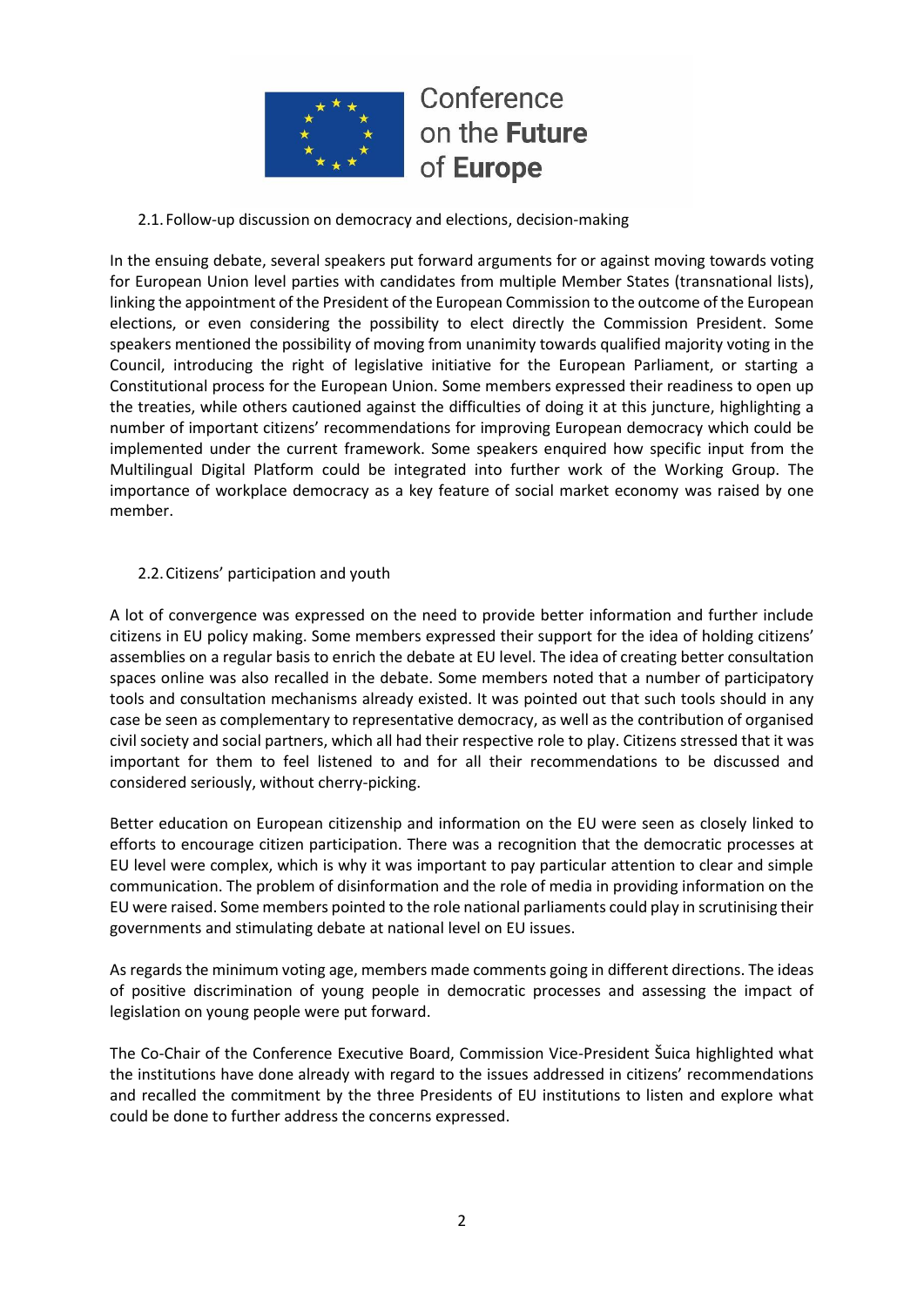## **3. Concluding remarks of the Chair**

The Chair concluded the meeting by expressing his satisfaction that the debate had focused on citizens' recommendations, in particular those regarding their involvement and participation, which were crucial for citizens. He considered that the remaining two pillars (executive power, and subsidiarity and procedures), which were more technical in nature, could be covered at the next Working Group meeting. As regards the way forward, he reiterated his wish to start working on concrete proposals. This could be done by drawing up a written document/non-paper as a basis, involving citizens appropriately in this work. It was also important to take into account what initiatives had already been implemented, what was being planned and the work still ahead. He underlined that all members needed to approach the process with a will of compromise in order to be able to conclude.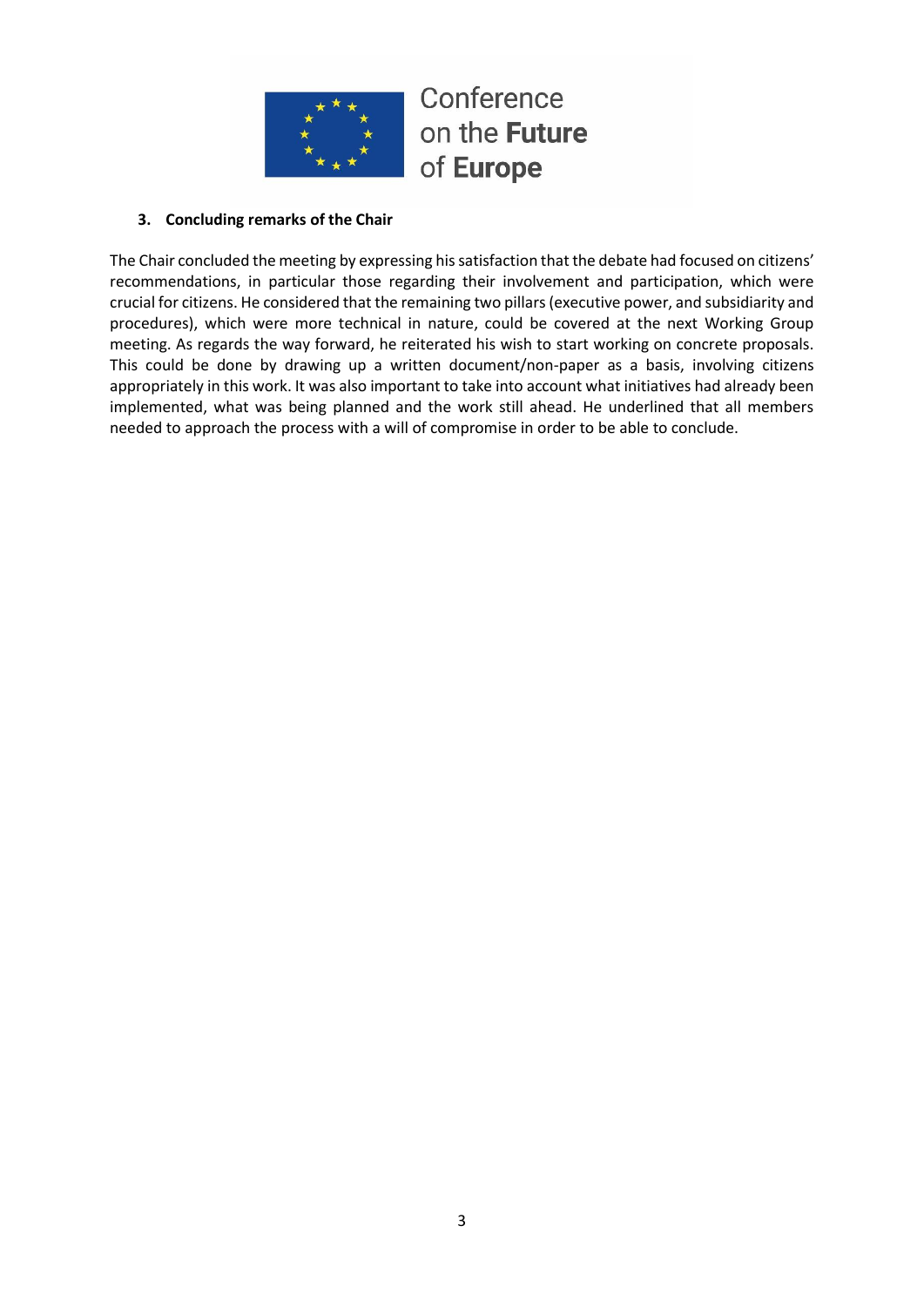

**ANNEX I. Agenda for the meeting on 21 January 2022**

## **AGENDA OF THE THIRD MEETING OF THE WORKING GROUP ON EUROPEAN DEMOCRACY**

## Friday 21 January 2022 – 14:00 – 16:00 **(hybrid)**

- **1.** Opening by the Chair
- **2.** Presentation by citizens of the recommendations from European Citizens' Panel and National Citizens' Panels relating to "European Democracy", followed by a discussion
- **3.** Exchange of views on European Democracy
	- **3.1** Executive power
	- **3.2** Subsidiarity and procedures
	- **3.3** Citizens' participation and youth
- **4.** Presentation by the Chair on the ongoing exchanges on the Multilingual Digital Platform
- **5.** Any other business
- **6.** Closing by the Chair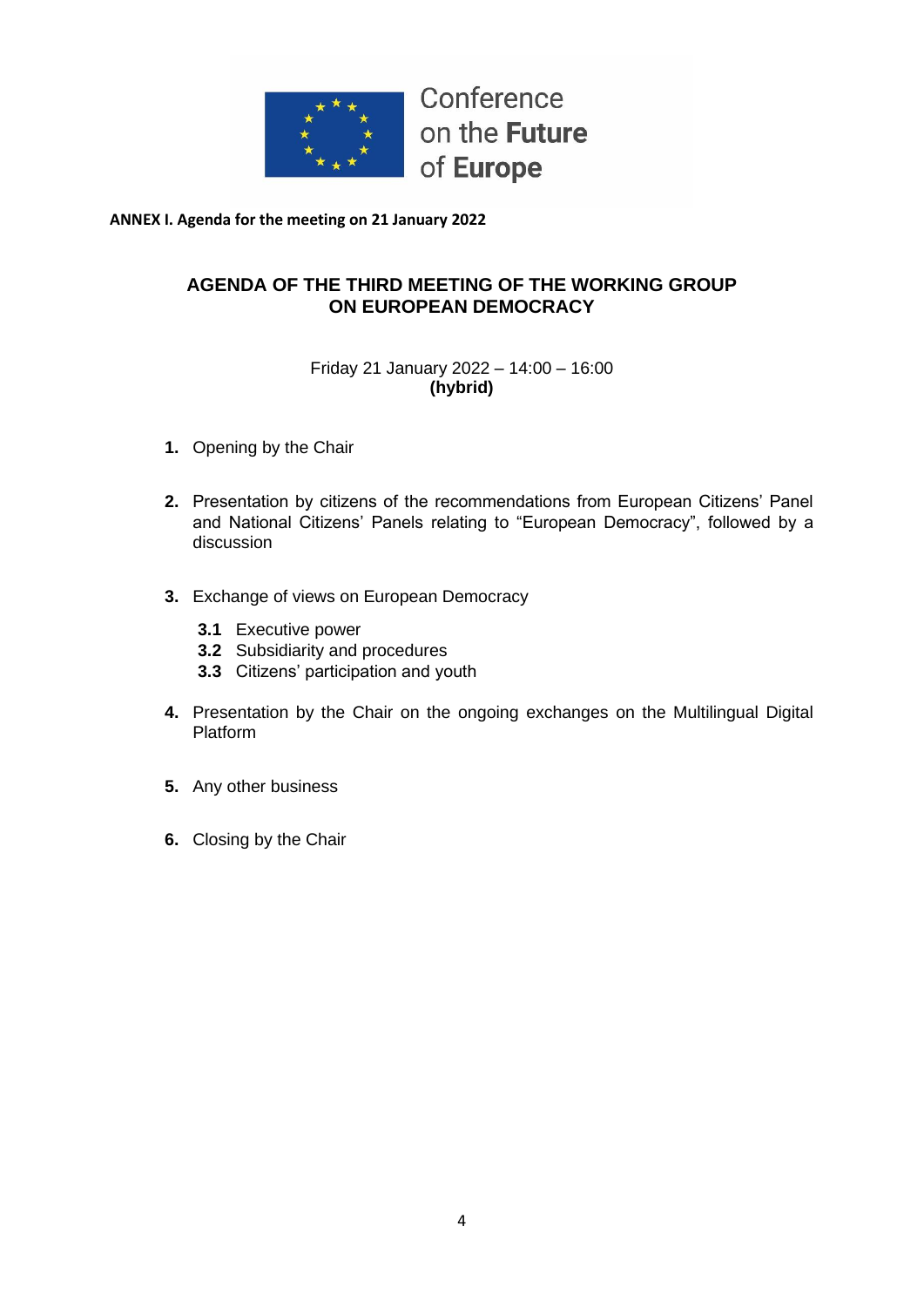

## **ANNEX II. List of members of the Working Group on European Democracy**

| Chair:       | <b>Manfred WEBER</b> | (European Parliament)      |                                 |
|--------------|----------------------|----------------------------|---------------------------------|
| <b>Title</b> | <b>First name</b>    | <b>Last name</b>           | <b>Component</b>                |
| Ms           | Chiara               | <b>ALICANDRO</b>           | European citizens panels        |
| Mr           | Michalakis           | <b>ASIMAKIS</b>            | European citizens panels        |
| Mr           | Zoltán               | <b>BALCZÓ</b>              | <b>National Parliaments</b>     |
| Ms           | Olga                 | <b>BAUM</b>                | European citizens panels        |
| Mr           | Matouš               | BĚLOHLÁVEK                 | European citizens panels        |
| Mr           | <b>Brando</b>        | <b>BENIFEI</b>             | <b>European Parliament</b>      |
| Ms           | Mara                 | <b>BIZZOTTO</b>            | European Parliament             |
| Mr           | Damian               | <b>BOESELAGER</b>          | <b>European Parliament</b>      |
| Mr           | Ioannis              | <b>BOURNOUS</b>            | <b>National Parliaments</b>     |
| Mr           | Nicolai              | <b>BOYSEN</b>              | National citizens panels/events |
| Ms           | Martina              | <b>BRAMBILLA</b>           | European citizens panels        |
| Mr           | Gari                 | <b>CAPPELLI</b>            | <b>National Parliaments</b>     |
| Mr           | Vasco                | <b>CORDEIRO</b>            | Committee of the Regions        |
| Ms           | Annemieke            | DE CLERCK                  | European citizens panels        |
| Mr           | <b>Bruno</b>         | <b>DIAS</b>                | <b>National Parliaments</b>     |
| Mr           | Gašper               | <b>DOVŽAN</b>              | Council                         |
| Ms           | Aleksandra           | <b>DULKIEWICZ</b>          | Local/Regional representative   |
| Mr           | Pascal               | <b>DURAND</b>              | <b>European Parliament</b>      |
| Ms           | Anna                 | <b>ECHTERHOFF</b>          | Civil Society                   |
| Mr           | Sandro               | GOZI                       | <b>European Parliament</b>      |
| Ms           | Eva Kjer             | <b>HANSEN</b>              | <b>National Parliaments</b>     |
| Mr           | Pablo                | <b>HISPÁN</b>              | <b>National Parliaments</b>     |
| Ms           | Pat                  | Kelly                      | Council                         |
| Ms           | Antonia              | <b>KIEPER</b>              | European citizens panels        |
| Mr           | Wepke                | <b>KINGMA</b>              | Council                         |
| Mr           | Tomáš                | KOZÁK                      | Council                         |
| Mr           | Zdzisław             | KRASNODĘBSKI               | <b>European Parliament</b>      |
| Mr           | Reinhold             | LOPATKA                    | <b>National Parliaments</b>     |
| Ms           | Esther               | <b>LYNCH</b>               | <b>Social Partners</b>          |
| Mr           | Evangelos            | MEIMARAKIS                 | <b>European Parliament</b>      |
| Mr           | Aleksandar           | <b>MILISOV</b>             | European citizens panels        |
| Ms           | Radvilė              | MORKUNAITĖ-<br>MIKULĖNIENĖ | <b>National Parliaments</b>     |
| Ms           | Dorien               | <b>NIJS</b>                | National citizens panels/events |
| Mr           | Jorge Luis           | PAZOS LOPEZ                | European citizens panels        |
| Mr           | Anti                 | <b>POOLAMETS</b>           | <b>National Parliaments</b>     |
| Mr           | Arnoldas             | PRANCKEVIČIUS              | Council                         |